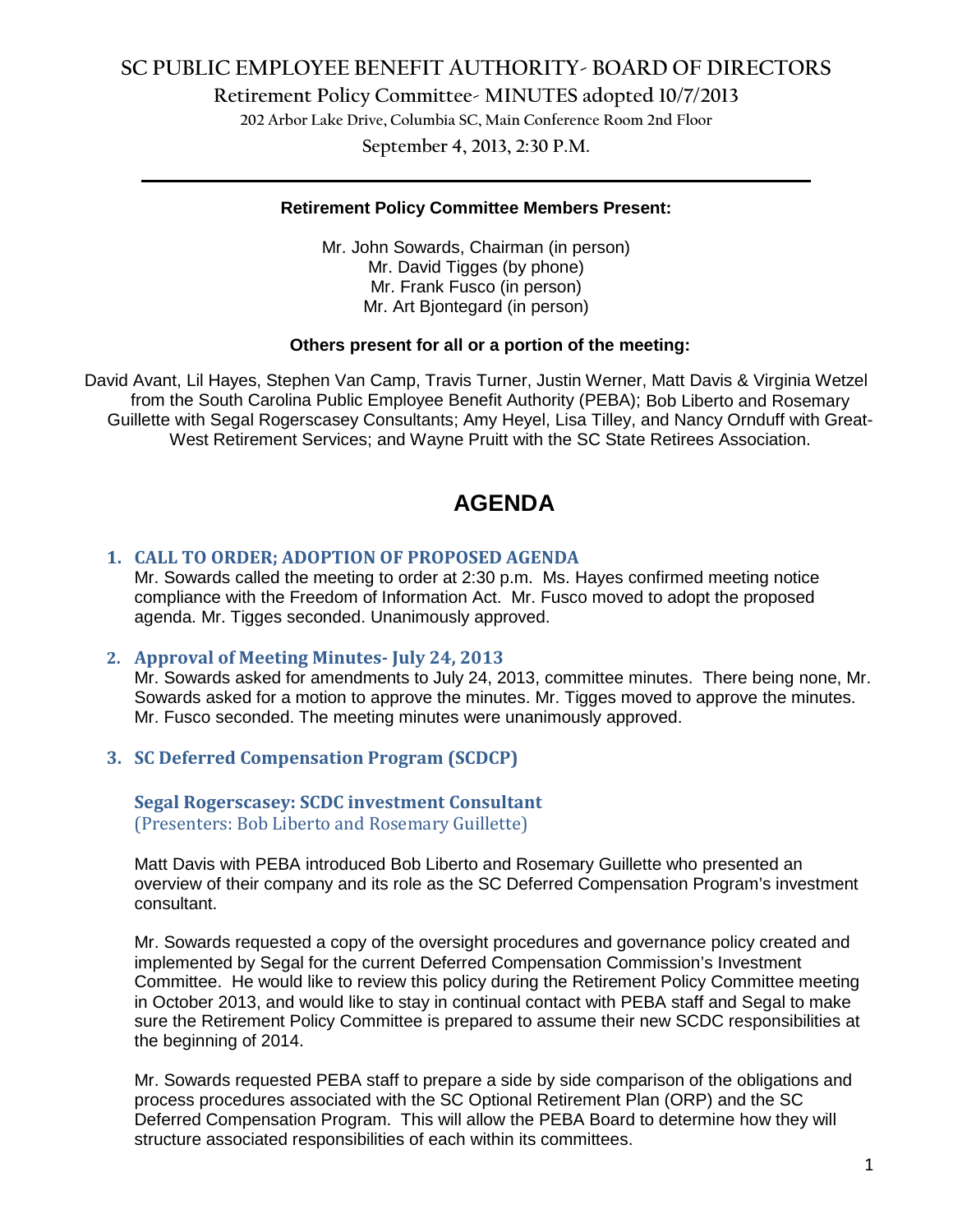# **SC PUBLIC EMPLOYEE BENEFIT AUTHORITY- BOARD OF DIRECTORS**

**Retirement Policy Committee- MINUTES adopted 10/7/2013**

**202 Arbor Lake Drive, Columbia SC, Main Conference Room 2nd Floor**

**September 4, 2013, 2:30 P.M. \_\_\_\_\_\_\_\_\_\_\_\_\_\_\_\_\_\_\_\_\_\_\_\_\_\_\_\_\_\_\_\_\_\_\_\_\_\_\_\_\_\_\_\_\_\_\_\_\_\_\_\_\_\_\_\_\_\_\_\_\_\_\_\_\_\_\_\_\_\_\_\_**

Mr. Fusco requested PEBA Staff to provide a list of the best practices associated with the SCDCP.

Mr. Sowards asked Segal to produce a list of best practices they have recommended in the last three to five years that were not successful.

There was discussion about Segal's current recommendations highlighted on page 9 of their presentation. There was also discussion regarding Segal's scoring system of fund performance. It was noted that all funds within the SCDCP have an A or B rating indicating above average scores. Segal specifically highlighted the rating of American Funds EuroPacific Gr A.

Segal reviewed SCDCP's Report Card which indicated the performance of all managers based on criteria indicated in the investment policy. There was discussion regarding the review of managers with a failing grade.

Mr. Sowards requested PEBA staff to provide a side by side comparison of the investment policy statements for SCDCP and ORP.

Other than increasing fees, Mr. Bjontegard asked Segal representatives if they had one wish which would better the SCDCP, what would it be? Segal said they would like to increase participation rates.

## **Great-West Retirement Services: SCDC Record Keeper** (Presenters: Amy Heyel, Lisa Tilley, and Nancy Ornduff)

Matt Davis with PEBA introduced Amy Heyel, Lisa Tilley, and Nancy Ornduff who presented an overview of their company and its role as the SC Deferred Compensation Program's record keeper.

Mr. Tigges ended his telephonic participation at 3:15 p.m.

There was discussion regarding greater participation in the behavioral-based custom website created by Great-West to promote retirement readiness. Ms. Heyel explained that Great-West would love to partner with PEBA in the collection of participant email addresses to promote the usefulness of the interactive website. PEBA staff indicated that participant email information has not been shared with Great-West. Mr. Sowards asked PEBA staff and Great-West Staff to collaborate and brainstorm on any new potential opportunities as a result of the Retirement Policy Committee's oversight of previous responsibilities held by the dissolving Deferred Compensation Commission. This should include potential sharing of participant electronic contact information. Mr. Sowards requested to review brainstorming ideas during the November 2013 Retirement Policy Committee meeting.

Mr. Bjontegard would like a summary of the largest SC public entities who are not currently participating in the SC Deferred Compensation Program. He suggested PEBA partner with Great-West to promote the addition of these employers. He also would like to see a proactive plan to gather more email addresses of plan participants. Other than automatic enrollment, Mr. Bjontegard asked if they had one wish to better the SCDCP, what would it be? Ms. Heyel